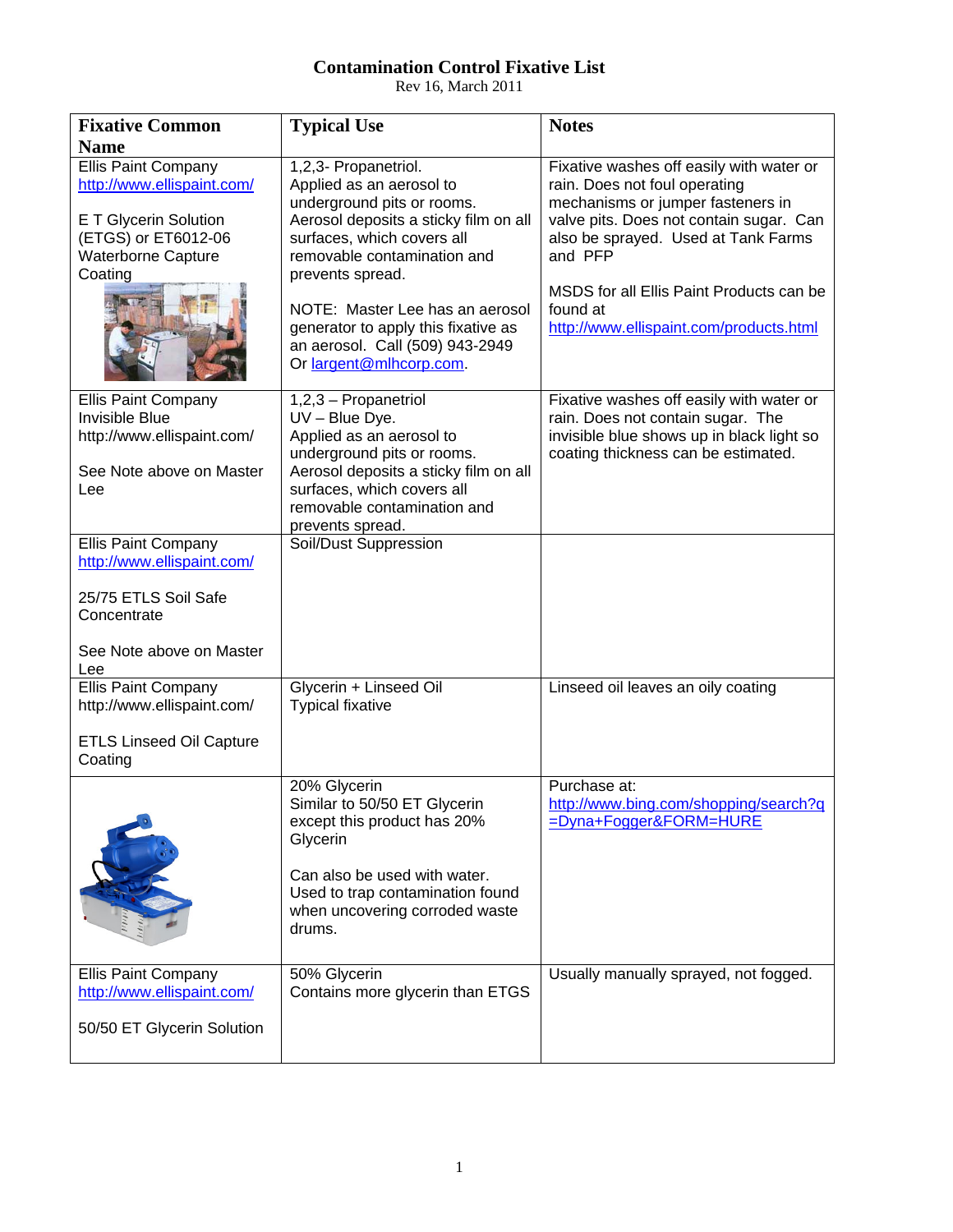| <b>Ellis Paint Company</b><br>http://www.ellispaint.com/<br>Capture Permacoat  | Latex flexible impermeable barrier.<br>Sprayed, rolled or brushed for<br>permanent contamination<br>encapsulation                                                                                                                                                                                                                                                                                | Originally formulated for ocean-going<br>cargo containers. Very durable and<br>very resistant to the elements                                                                                                                                                                                                                                                                                                                                   |
|--------------------------------------------------------------------------------|--------------------------------------------------------------------------------------------------------------------------------------------------------------------------------------------------------------------------------------------------------------------------------------------------------------------------------------------------------------------------------------------------|-------------------------------------------------------------------------------------------------------------------------------------------------------------------------------------------------------------------------------------------------------------------------------------------------------------------------------------------------------------------------------------------------------------------------------------------------|
| Midwest Industrial Supply,<br>Inc.<br>www.midwestinc.com<br>Soil Sement        | Polymer Emulsion.<br>Normally sprayed onto surface to<br>seal contamination in place. Has<br>been used inside buildings to<br>capture asbestos, beryllium, and<br>radioactive contamination. It is<br>easy to apply, and dries to a hard<br>surface. Can be applied with fire<br>hose, which makes it easier to<br>spray large areas. It is more<br>expensive than other dust control<br>agents. | Fixative does not wash off easily with<br>water or rain. Fouls operating<br>mechanisms or jumper fasteners in<br>valve pits. Not normally used in valve<br>pits. Does not contain sugar.<br>Used at 233-S by Fluor Hanford. Point<br>of contact for details mixing Soil<br>Cement is: Curt Kooiker at:<br>509-373-3461. WCH mixes at 10:1<br>ratio of water to Soil Sement for<br>covering soil. Ratio is 4:1 for inside 300<br>Area buildings. |
| Sanchem Inc.<br>www.sanchem.com<br>Safegard<br>5022-A                          | Water and Glue.<br>Normally sprayed onto surface.<br>Seals contamination in place.                                                                                                                                                                                                                                                                                                               | Fixative does not wash off easily with<br>water or rain. Fouls operating<br>mechanisms or jumper fasteners in<br>valve pits. Not normally used in valve<br>pits. Does not contain sugar. Used at<br><b>Tank Farms</b>                                                                                                                                                                                                                           |
| <b>Bartlett Services, Inc</b><br>www.Barlettinc.com                            | Polymeric Barrier<br>System (PBS)                                                                                                                                                                                                                                                                                                                                                                | Very hard to remove. Great for long<br>term use inside or outside. Can be<br>diluted with water. Seals bare lead to                                                                                                                                                                                                                                                                                                                             |
| <b>PBS</b>                                                                     | Can be applied by industrial spray<br>equipment, paint rollers, or<br>brushes. Seals contamination in<br>place. Need proper ventilation.                                                                                                                                                                                                                                                         | keep it from oxidizing. Has been used<br>to "cocoon" large items that have to be<br>left outside. Used at ORNL on metal<br>Quonset Hut to seal contaminated<br>flaking paint.                                                                                                                                                                                                                                                                   |
| Bartlett Services, Inc.<br>www.Barlettinc.com<br><b>TLC Stripcoat</b>          | <b>Temporary Layered</b><br>Strippable Coating.<br>Can be sprayed, rolled, or<br>brushed. Several light coats<br>recommended. Seals<br>contamination in place, peel-off<br>after recommended time frames.                                                                                                                                                                                        | Easy removal. Peels up after it dries.<br>Drying time depends on temperature,<br>thickness, and ventilation. Both<br>products are non-hazardous after<br>drying. Does not peel up easily if left<br>outside for several days. Product is<br>affected by sun's UV rays.                                                                                                                                                                          |
| DeconGel 1101, 1120 and<br>1121<br>www.decongel.com<br>See examples at website | Temporary layered strippable<br>coating. Can be applied by paint<br>brush, trowel, etc. 1 to 24 hour<br>drying time before it can be<br>stripped.                                                                                                                                                                                                                                                | Easy to remove. A nuclear power plant<br>favorite because it will not harm plant<br>systems.                                                                                                                                                                                                                                                                                                                                                    |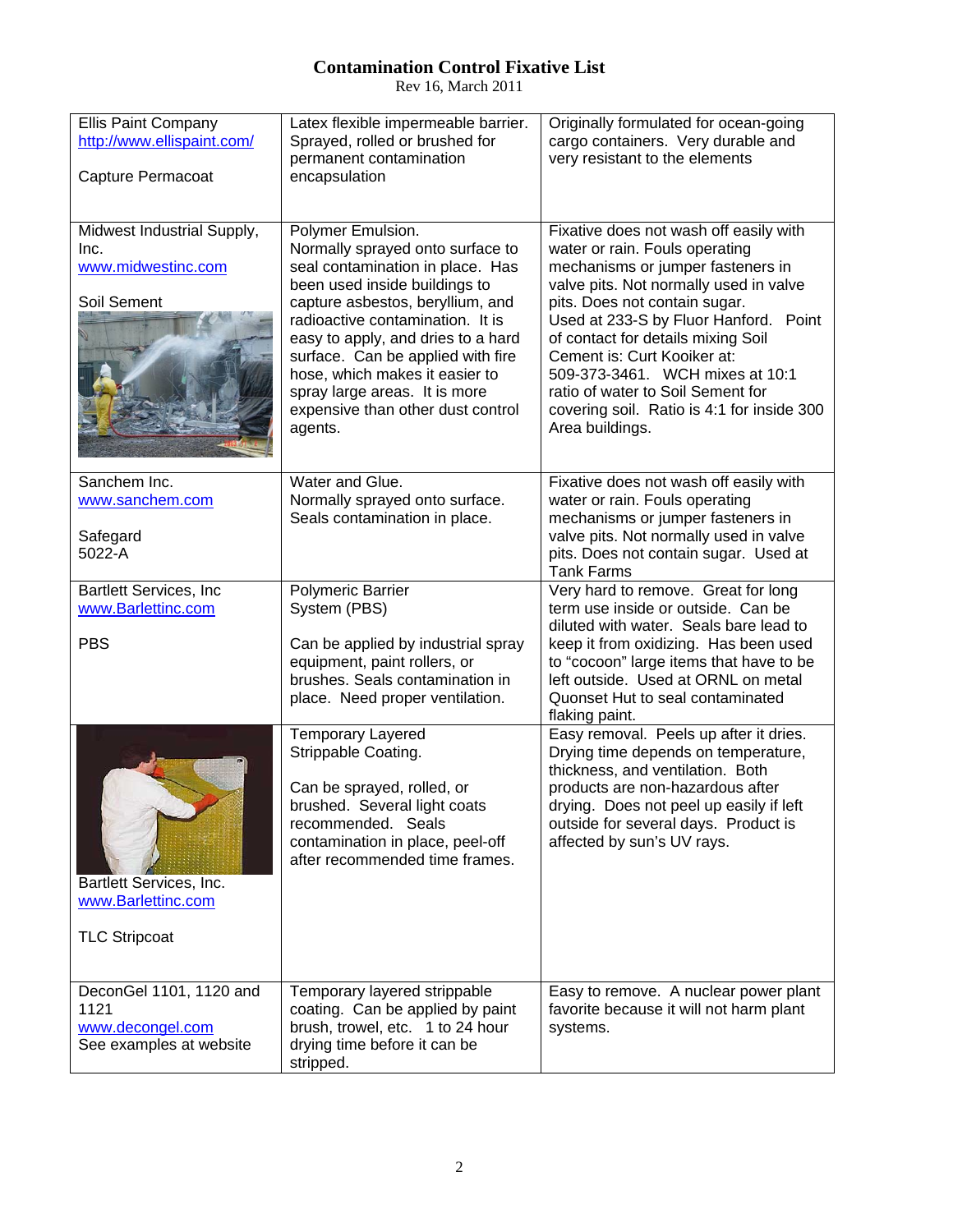| <b>Rust Doctor</b><br>www.therustdoctor.com                                                                                                      | Water based latex paint.<br>Can be sprayed, rolled or brushed<br>on. Seals contamination in place<br>when it converts from rust to<br>magnetite.                             | This unique product chemically converts<br>rusty metal to black magnetite, which is<br>a very hard form of iron oxide. Very<br>hard to remove.<br>Used by BHI at 100N to fix<br>contamination inside large steel tank<br>before demolition. When the Rust<br>doctor was applied on the rusty,<br>contaminated surface, the loose<br>contamination became fixed when the<br>rust changed to black magnetite. |
|--------------------------------------------------------------------------------------------------------------------------------------------------|------------------------------------------------------------------------------------------------------------------------------------------------------------------------------|-------------------------------------------------------------------------------------------------------------------------------------------------------------------------------------------------------------------------------------------------------------------------------------------------------------------------------------------------------------------------------------------------------------|
| Specialty Products Inc.<br>www.specialty-<br>products.com<br>(SPI)<br>Polyshield SS-100                                                          | Pure Polyurea Elastomer.<br>Sprayed over a broad range of<br>ambient and substrate<br>temperatures. Seals<br>contamination in place.                                         | This system is based on amine-<br>terminated polyether resins, amine<br>chain extenders and MDI prepolymers.<br>It provides a flexible, tough, resilient<br>monolithic membrane.<br>Used at 100N cribs.                                                                                                                                                                                                     |
| Williams Power Co.<br>www.mcnamara@wmsgrpin<br>tl.com<br>ALARA 1146<br><b>Strippable Coating</b><br>Report DOE/EM-0533                           | Water-Borne Vinyl Butyl Strippable<br>Coating.<br>Can be sprayed, rolled, brushed,<br>poured or squeegeed onto the<br>surface. Seals contamination in<br>place and peels up. | Free of solvents and toxic materials.<br>Rapid application/removal. Reduces<br>waste volumes. Easy peel-up features<br>after recommended time frames.<br>Drying times depend on temperature,<br>thickness and ventilation. Read about<br>ALARA 1146 at<br>http://www.osti.gov/bridge/servlets/purl/<br>750124-<br>Ur2nOG/webviewable/750124.PDF.                                                            |
| <b>Sherwin Williams</b><br>www.Sherwin-williams.com<br>Polyurea Special Protective<br>Coating (SPI) Formally<br>known as:<br>Envirolastic AR 425 | Polyurea Elastomer.<br>Sprayed on over a board range of<br>ambient and substrate<br>temperatures. Seals contamination<br>in place.                                           | It provides a tough, flexible, resilient<br>monolithic membrane. Used at Tank<br>Farms, 222-S and BHI. Tank Farms<br>wrote a Test Report #RPP-7806 on the<br>chemical compatibility and physical<br>characteristics of polyurea. You can<br>find on the RMIS Database at<br>Accession # D8660842.                                                                                                           |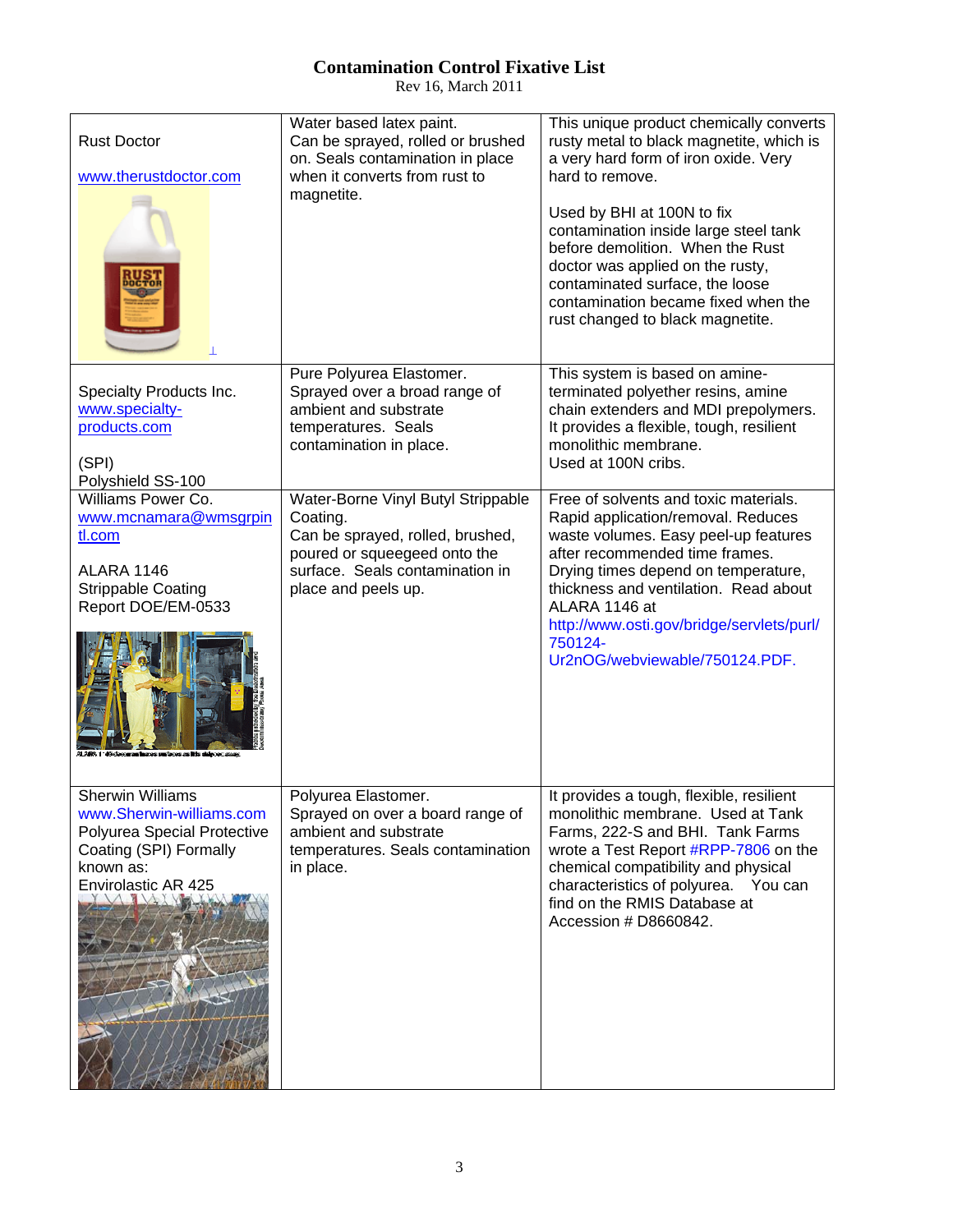| Instacote Inc.<br>www.instacote.com<br>Instacote SE<br><b>FR</b> | Sprayable Polyurea Elastomer<br>Spray on application. Seals<br>contamination in place. Meets<br>DOT regulations.                                                                                                                                                          | Rapid curing. Impervious to moisture<br>during application and immediately<br>following. A very strong penetration-<br>resistant coating. Used at Rocky Flats<br>to cover large contaminated equipment<br>before shipment over public highways.<br>Equipment was covered with industrial<br>strength Saran Wrap and then sprayed<br>with Polyurea Coating to 1/4" thickness. |
|------------------------------------------------------------------|---------------------------------------------------------------------------------------------------------------------------------------------------------------------------------------------------------------------------------------------------------------------------|------------------------------------------------------------------------------------------------------------------------------------------------------------------------------------------------------------------------------------------------------------------------------------------------------------------------------------------------------------------------------|
| Instacote Inc.<br>www.instacote.com<br>Instacote CC Epoxy 609    | Two-component low viscosity rapid<br>setting epoxy. Epoxy<br><b>Encapsulation Media, Curing</b><br>agent.<br>CC Epoxy is a fixative control<br>agent used to effectively grout<br>piping/plumbing closed and will<br>render any contamination within<br>pipe locked down. | <b>Contamination Control Fixative. CC</b><br>Epoxy 609 is compatible with Beryllium,<br>radiological nucleotides (Plutonium and<br>Uranium) and asbestos. Viscosity<br>similar to water and rapidly cures to a<br>solid.                                                                                                                                                     |
| Instacote Inc.<br>www.instacote.com<br>Instacote CC FIX          | High solids latex based product.<br>Vinyl Latex/Modified Poly Acrylate<br>Coating.<br>CC Fix can be brushed, rolled,<br>misted, or spray applied. Seals<br>contamination in place, leaving a<br>hard rugged coating.                                                      | <b>Contamination Control Fixative.</b><br>Designed to encapsulate and fix<br>contaminates. Great for walls, floors,<br>etc. allowing work to progress, by<br>leaving a hard rugged coating. Is<br>similar to latex paint                                                                                                                                                     |
| Instacote Inc.<br>www.instacote.com<br>Instacote CC Strip        | Vinyl Acrylic Latex Strippable<br>Coating. CC Strip is water based<br>and can be sprayed or brushed on.<br>Seals contamination in place and<br>peels up easily.                                                                                                           | Loose contamination is encapsulated in<br>the CC Strip and is removed when it is<br>peeled off. Highly effective in reducing<br>contaminated areas.                                                                                                                                                                                                                          |
| Instacote Inc.<br>www.instacote.com<br>Instacote CC WET          | Water-based Anti-dusting Media.<br>Spray applied. Controls<br>contamination from spreading.<br>Adheres contaminates in place<br>and never dries out.                                                                                                                      | Helps prevent airborne areas from<br>occurring. Great for beryllium and<br>asbestos abatement projects. Seems<br>to be similar to glycerin and water.                                                                                                                                                                                                                        |
| Instacote Inc<br>www.instacote.com<br>Instacote CC Epoxy SP      | An epoxy that is used on<br>contaminated building surfaces<br>that require a robust long-lasting<br>coating.                                                                                                                                                              |                                                                                                                                                                                                                                                                                                                                                                              |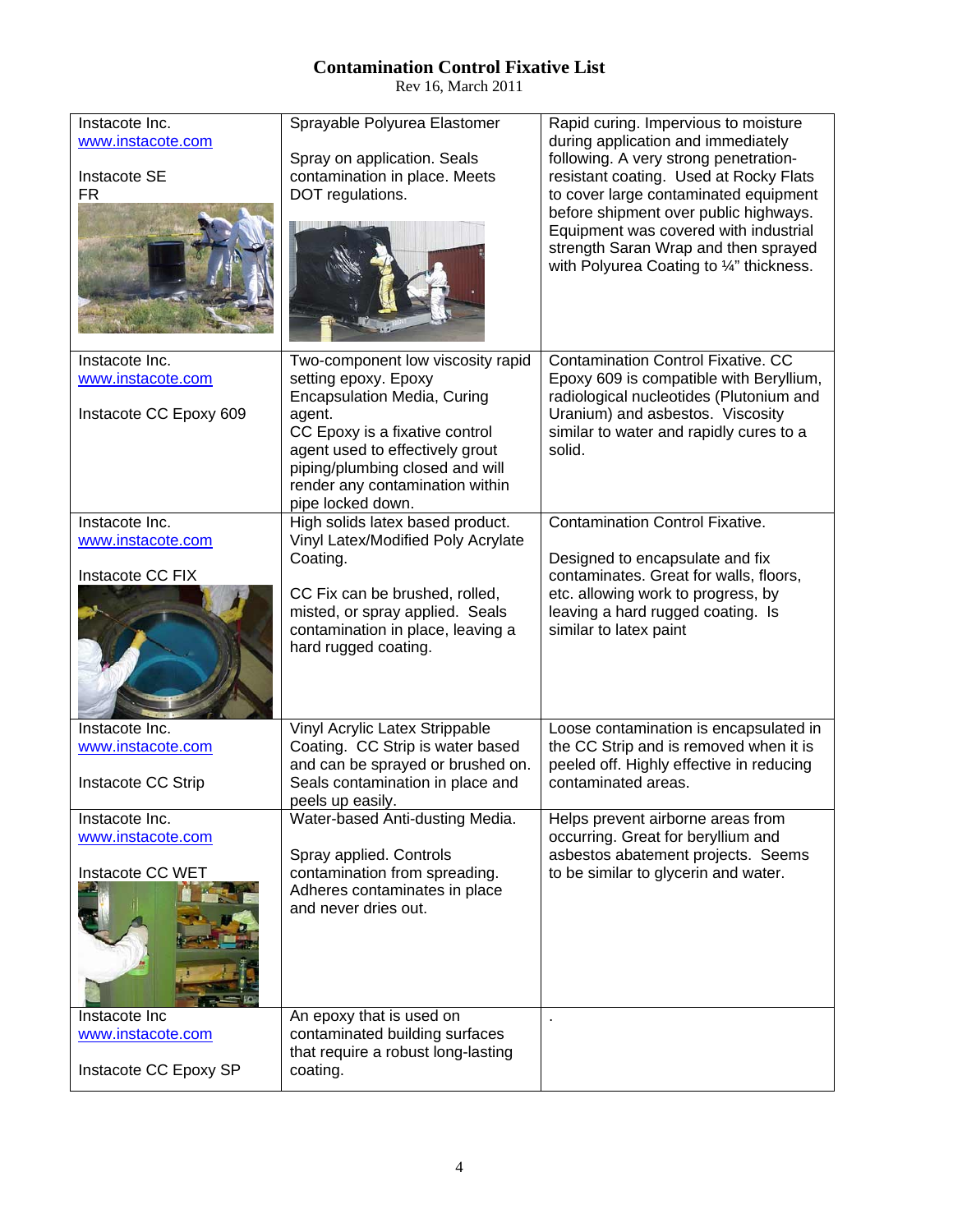| Instacote Inc<br>www.instacote.com<br><b>CC T 207</b>  | Made from water, glycerin,<br>propylene glycol<br>Stabilizes sludge and residues in<br>tanks and process equipment                                                                                                                         | CC T 207 transforms dry, powder-like<br>tank residues to a spongy, "brownie-<br>like" consistency.<br>CC 207 is pumped or poured into<br>process tanks. It is packaged in both 5-<br>gallon and 55-gallon containers.                                                                              |
|--------------------------------------------------------|--------------------------------------------------------------------------------------------------------------------------------------------------------------------------------------------------------------------------------------------|----------------------------------------------------------------------------------------------------------------------------------------------------------------------------------------------------------------------------------------------------------------------------------------------------|
| Instacote Inc<br>www.instacote.com<br><b>CC PS 413</b> | Two-part urethane consisting of<br>resin and a hardener. Pumped<br>into piping to fix contamination                                                                                                                                        | Epoxy product that coats the inside of<br>piping "blue". The coating fixes the<br>contamination and reduces spread<br>during size reduction. CC PS 413<br>increases productivity and<br>reduces risk during size reduction of<br>pipes by preventing re-suspension and<br>spread of contamination. |
| Instacote Inc/BASF<br>Autofroth<br>www.instacote.com   | Polyurethane foam.<br>Structural expanding foam used to<br>block/brace large items in waste<br>packaging, fixing and<br>encapsulating contamination inside<br>glove boxes, ventilation ducts,<br>tanks, and other processing<br>equipment. | Foam being sprayed into a room caught<br>on fire at Rocky Flats when they<br>sprayed too much at one time without<br>waiting for it to cure. Foam gives off-<br>gas and heat, which can catch fire. See<br>http://www.hss.energy.gov/csa/analysis/<br>oesummary/oesummary2004/oe2004-<br>07.pdf    |
| Instacote Inc<br>Autopour Foam                         | Pourable foam placed inside pipes<br>to reduce the potential for spread<br>of contamination during size<br>reduction.                                                                                                                      | The need for glovebags and<br>other containment is<br>eliminated and the level of<br>respiratory protection is<br>reduced.                                                                                                                                                                         |
| Instacote Inc<br><b>CC Doff</b>                        | Stabilizes contamination on worker<br>PPE prior to doffing at the step-off<br>pad                                                                                                                                                          | Safer product than using hair spray or<br>aerosol spray paint.                                                                                                                                                                                                                                     |
| Instacote Inc<br>CC Demo 100                           | Stabilizes rubble and soils during<br>building demolition and excavation<br>activities.                                                                                                                                                    |                                                                                                                                                                                                                                                                                                    |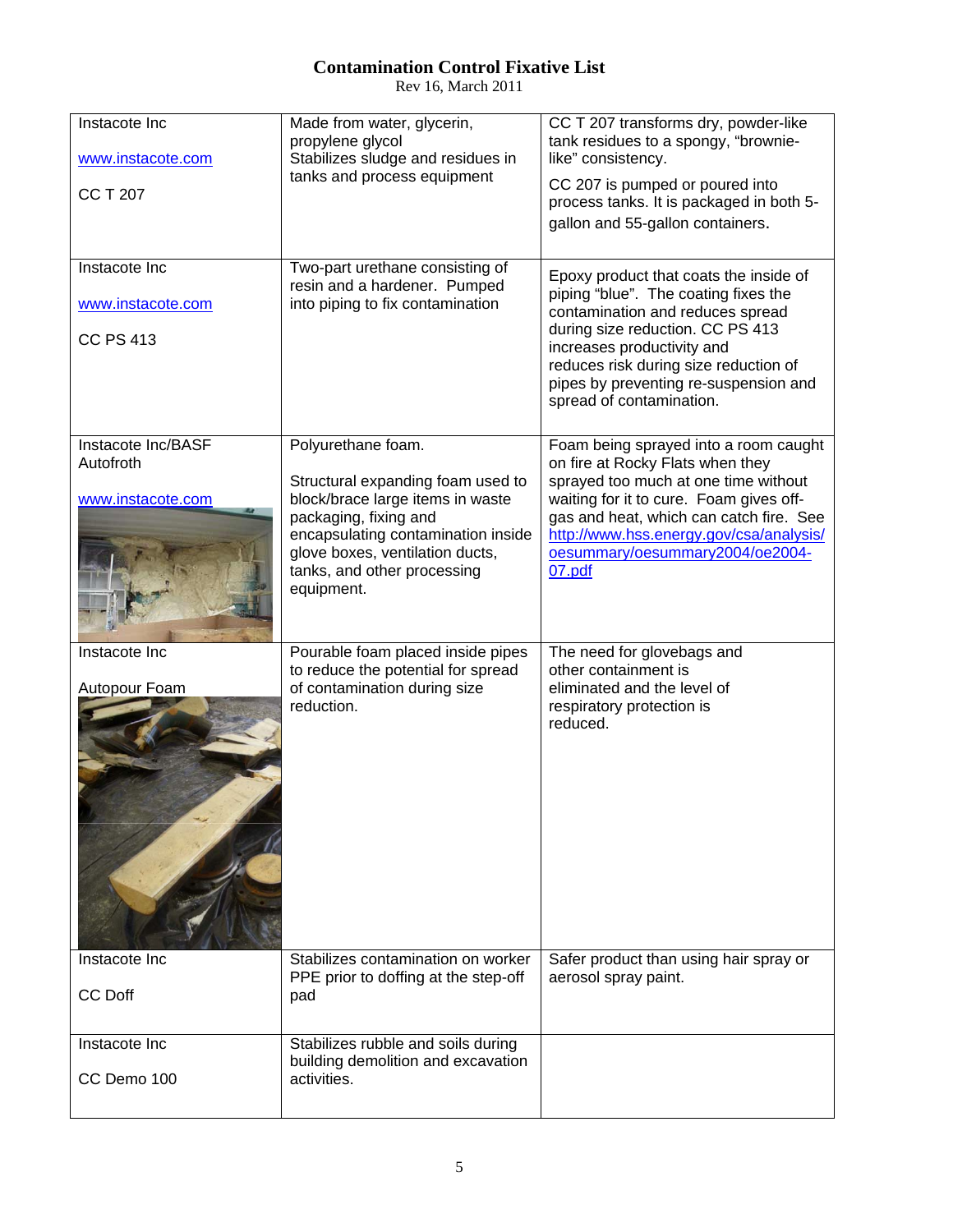| Instacote Inc<br>Instacote M 25                                                                                                                                                                                             | A Polyurea coating used to control<br>the spread of contamination. Used<br>in areas with heavy traffic, impact,<br>or harsh environmental conditions.<br>M-25 is used to restore the<br>structural integrity of compromised<br>waste packages, such as Sea<br>Lands, Intermodals and other<br>waste containers. | Contaminated areas that are exposed to<br>harsh environmental conditions will be<br>controlled for long periods using M-25<br>polyurea. When applied over geotextile<br>fabric, M-25 provides a hard, water-<br>proof "soil cap" that lasts for many<br>years.<br>M-25 is provided in kits. A kit consists of<br>one 55-gallon drum of isocyanate "Part<br>A" and one 55-gallon drum of resin<br>"Part B". InstaCote provides a "turn<br>key" service for the application of M-25,<br>or we can train your work force to self -<br>perform. |
|-----------------------------------------------------------------------------------------------------------------------------------------------------------------------------------------------------------------------------|-----------------------------------------------------------------------------------------------------------------------------------------------------------------------------------------------------------------------------------------------------------------------------------------------------------------|---------------------------------------------------------------------------------------------------------------------------------------------------------------------------------------------------------------------------------------------------------------------------------------------------------------------------------------------------------------------------------------------------------------------------------------------------------------------------------------------------------------------------------------------|
| Soil Conditioner:<br><b>AgriGator Terra Bond</b><br>www.pildyshtech.com/terra-<br>bond.htm<br>http://www.agrigator.com/L<br>ABELS&MSDS/GatorLabel.<br>www.agrigator.com<br>pdf<br>Sold by America West at<br>(509) 547-2797 | Water based anti-dusting media.<br>Company will mix additives to<br>lower cure temperature, prevent<br>freezing, and make more pliable.<br>Spray applied. Effectively controls<br>visible dust emissions & potential<br>spread of contamination.                                                                | Product comes in liquid form and is<br>easier to dilute than Soil Cement in dry<br>form, and results in more consistent<br>mixtures. Much cheaper than other<br>fixatives.<br>Used for general dust suppression                                                                                                                                                                                                                                                                                                                             |
| <b>D&amp;D</b> Emulsions<br>www.ddemulsionsinc.com<br>419-525-4988<br><b>D&amp;D</b> Emulsions<br>(419) 522-9440<br>Dust Bond                                                                                               | Dust control product that is<br>formulated using a virgin adhesive<br>petroleum resin suspended in a<br>stable emulsion.<br>Contact ALARA Center for a report<br>that compares Roadmaster, Dust<br>Bond, Durasoil, and Guar Tackifer.                                                                           | Sprayed. It penetrates, saturates, and<br>bonds surface dust for a dust-free<br>resilient surface. Used for heavy-duty<br>dust suppression by BHI in 100 areas.<br>It is diluted with water for spraying. The<br>cohesive resins penetrate the soil<br>surface and attach themselves to the<br>dusty fine particles, clustering them into<br>particles that are too large to become<br>airborne. The clustering of the particles<br>aids in binding loose contamination and<br>stabilizing the soil for easier excavation.                  |
| Dumond Chemicals Inc<br>www.dumondchemicals.co<br>m                                                                                                                                                                         | They are a unique, versatile<br>penetrating encapsulants for<br>porous sprayed on asbestos/soil.                                                                                                                                                                                                                | Rapidly saturates loose or friable<br>asbestos fibers, curing to a tough<br>coating.                                                                                                                                                                                                                                                                                                                                                                                                                                                        |
| Certane 1000 Topcoat &<br>Certane 2000 Overcoat<br>Fixative<br>Latex Based                                                                                                                                                  | Certane 1000 is sprayed to<br>encapsulate and bind fibers after<br>asbestos removal. Certane 2000<br>seal-coats sprayed on insulation.                                                                                                                                                                          | Another product is Certane 2050 that<br>will penetrate the soil and cure to a<br>tough, yet resilient coating.<br>Dumond Chemicals also sell paint<br>removers called Peel Away. See<br>MSDS #033465 & #062829                                                                                                                                                                                                                                                                                                                              |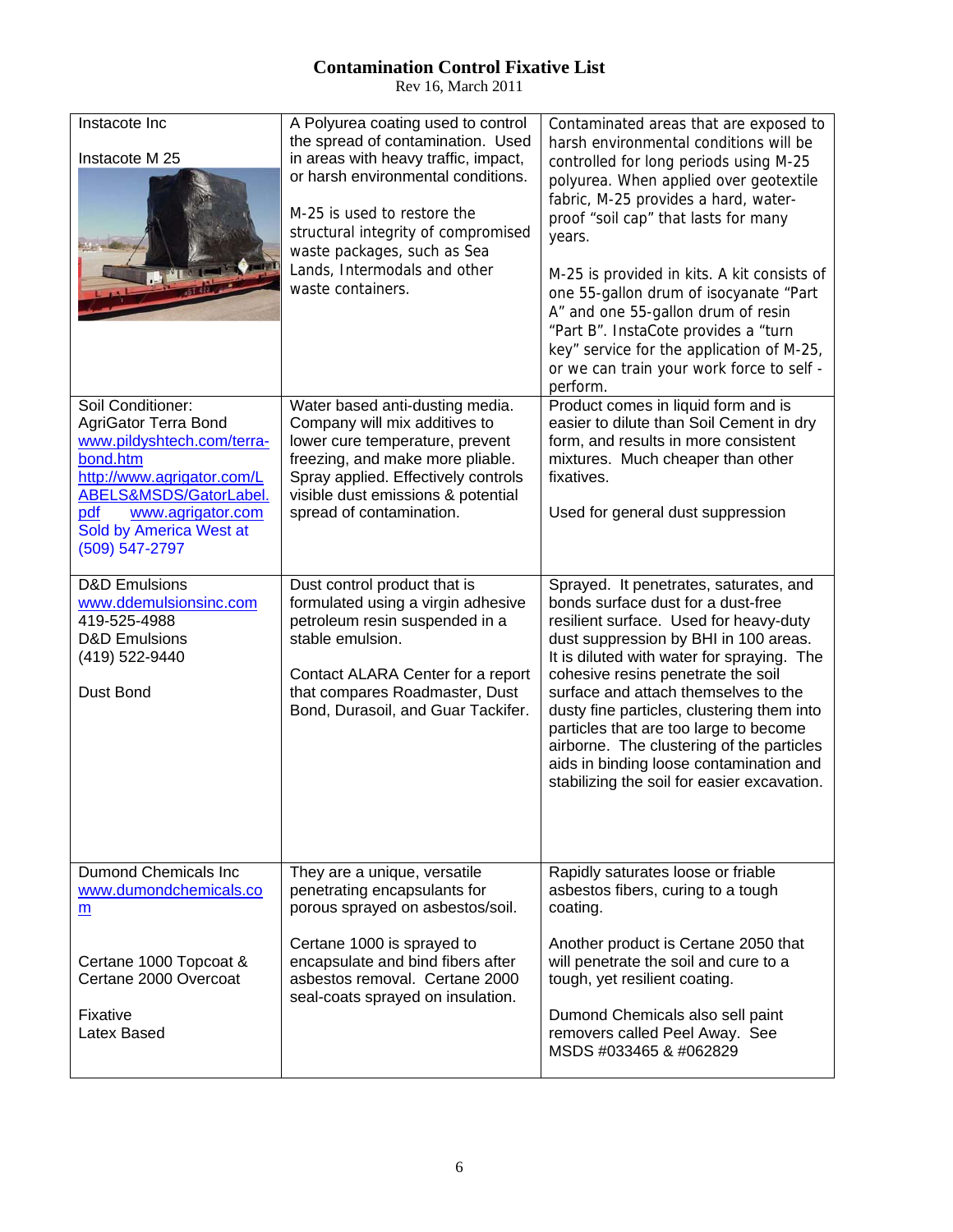| <b>Spraylat Corporation</b><br>http://www.spraylat.com/ge<br>ntextlong.asp?miKey=44<br>Peelable and protective<br>coatings                                                                                                                                                              | Sprayed on products to provide a<br>protective barrier.                                                                                                                                                                                                                                                                                                                                              | Has been used as a protective coating<br>for complex items that have to be<br>shipped over public roads. Often<br>sprayed over new boats to eliminate<br>damage from the elements during<br>shipment and for storing boats outside.                                                                                                                                                                                        |
|-----------------------------------------------------------------------------------------------------------------------------------------------------------------------------------------------------------------------------------------------------------------------------------------|------------------------------------------------------------------------------------------------------------------------------------------------------------------------------------------------------------------------------------------------------------------------------------------------------------------------------------------------------------------------------------------------------|----------------------------------------------------------------------------------------------------------------------------------------------------------------------------------------------------------------------------------------------------------------------------------------------------------------------------------------------------------------------------------------------------------------------------|
| <b>Serpiflex Shield SSC06</b><br>http://www.na.graceconstru<br>ction.com/custom/firestops/<br>downloads/abatement/AB-<br>310A.pdf<br>Serpiflex Shield SSA12                                                                                                                             | Aerosol can with water-based vinyl<br>acrylic chemicals. Sprayed from<br>aerosol can onto asbestos to<br>restrict airborne fibers.<br>Concentrated water-based vinyl<br>acrylic with flame-retardant fillers.<br>Used to encapsulate asbestos                                                                                                                                                        | Used by insulators to seal asbestos<br>lagging after core sampling. Can be<br>used as a removal and post-removal<br>encapsulant with glove bag operations.<br>Will seal radioactive contamination too.<br>Has been tested and found to be<br>effective for at least 20 years.                                                                                                                                              |
|                                                                                                                                                                                                                                                                                         | fibers. It is nontoxic, non-<br>combustible and does not contain<br>any solvents or silicates.                                                                                                                                                                                                                                                                                                       |                                                                                                                                                                                                                                                                                                                                                                                                                            |
| Fiberlock Technologies, Inc.<br>Lag-Cote (6424) and Lag-<br>Cote II (6420)                                                                                                                                                                                                              | High solids encapsulant for<br>insulation.                                                                                                                                                                                                                                                                                                                                                           | See www.fiberlock.com Dries in 1-2<br>hours. One gallon covers ~150 ft2 with<br>paint brush or 600 ft2 with air-less                                                                                                                                                                                                                                                                                                       |
| <b>Fiberset PM</b><br>http://www.fiberlock.com/gr/<br>aec.htm                                                                                                                                                                                                                           | Used to seal insulation fibers and<br>cover fibers on steel, wood,<br>masonry, & other sound surfaces.<br>Fiberlock PM is used by the<br>insulators to seal exposed                                                                                                                                                                                                                                  | sprayer                                                                                                                                                                                                                                                                                                                                                                                                                    |
|                                                                                                                                                                                                                                                                                         | insulation before glovebag is<br>removed. Usually applied with rag.                                                                                                                                                                                                                                                                                                                                  |                                                                                                                                                                                                                                                                                                                                                                                                                            |
| <b>FEVDI</b><br><b>Contamination Fixatives</b><br>LP3 and LP4                                                                                                                                                                                                                           | Water-borne acrylic copolymers,<br>soluble in water in any proportion.<br>Non-hazardous and non-<br>flammable.                                                                                                                                                                                                                                                                                       | Both LP3 and LP4 can be easily<br>removed from a surface (even after<br>months or years) by first spraying with a<br>small amount of ALCATUM<br>manufactured by FEVDI, and then, after                                                                                                                                                                                                                                     |
|                                                                                                                                                                                                                                                                                         | Can be used as a temporary or<br>permanent fixative. Can be<br>sprayed, rolled or brushed.<br>Contains no carcinogens.                                                                                                                                                                                                                                                                               | 3-5 minutes, by rinsing with high<br>pressure water.<br>Made in France-Cost was \$45-\$90/gal<br>shipped to USA                                                                                                                                                                                                                                                                                                            |
| <b>Acrylic Paint</b>                                                                                                                                                                                                                                                                    | Exterior paint can be a good<br>fixative if there is a way to apply it.<br>It can be sprayed, rolled or<br>brushed.                                                                                                                                                                                                                                                                                  | Often, the best fixative is exterior acrylic<br>paint. It is cheap and painters are<br>familiar with how to apply it.                                                                                                                                                                                                                                                                                                      |
| Pre Prime 167 Rust<br>Penetrating Sealer sold by<br>Devoe High Performance<br>Coatings at 1-888-424-2847<br>Option 1.<br>http://www.duspec.com/dat<br>asheet/datasheet.pdf?docu<br>mentFormat=pdf&systemSe<br>tId=13&productCode=167&<br>documentType=datasheet&<br>submit=Get+Document | 100%Solids Epoxy<br>Sealer for masonry surfaces and<br>penetrates metal rust. Do not thin.<br>This sealer is a two-component<br>product supplied in 4 gallon and 1<br>gallon kits. Pour together slowly<br>and use within 4 hours. We also<br>purchase Devran 201 Universal<br>Epoxy Primer from this company.<br>May need respirators to apply.<br>Penetrates up to 5 millimeters into<br>concrete. | 5 fixatives were compared to paint. Ekor<br>was too expensive. Safe-Seal had 2<br>carcinogens. 3 remaining fixatives were<br>tested and Pre-Prime applied easily,<br>had good coverage, and fixed itself to<br>concrete. It also penetrated into the<br>concrete. Covers 25 sq meters per liter<br>with 40-micron thickness. 30 hour dry<br>time.<br>Purchase Devran 201 Universal Epoxy<br>Primer from this company (MSDS |
|                                                                                                                                                                                                                                                                                         | This company sells many other<br>paints and sealers. Recommend<br>checking the Website.                                                                                                                                                                                                                                                                                                              | 058426)                                                                                                                                                                                                                                                                                                                                                                                                                    |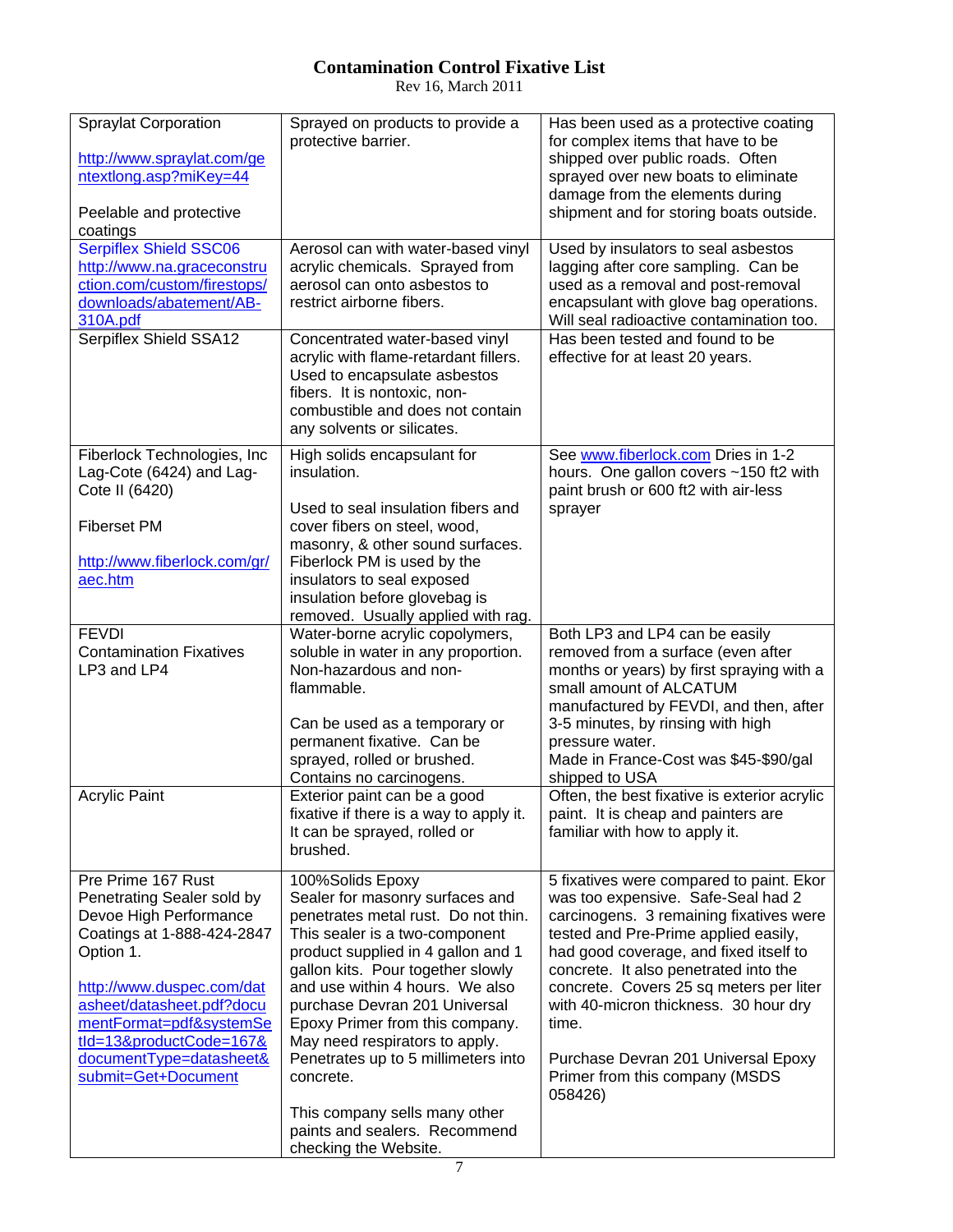| A-B-C Asbestos Binding<br>Compound<br>Made by Fiberlock<br>Technologies<br>http://www.fiberlock.com/pr/<br>6421.htm                                 | Fixative for loose removable<br>contamination. High solids<br>encapsulant, non-flammable; can<br>be diluted with up to 4 parts water,<br>similar to latex paint | PFP (Stubbs) tested the product on<br>concrete and it reacted similar to PBS.<br>Looks like a good fixative that isn't<br>easily removed<br>WCH has used it on radioactive and<br>Beryllium contamination |
|-----------------------------------------------------------------------------------------------------------------------------------------------------|-----------------------------------------------------------------------------------------------------------------------------------------------------------------|-----------------------------------------------------------------------------------------------------------------------------------------------------------------------------------------------------------|
| WT-HS13 High Strength<br>Spray Adhesive<br>Made in Port Orchard, WA<br>http://www.ok2spray.com/H<br>S <sub>13</sub> .pdf                            |                                                                                                                                                                 | Similar to spray contact cement                                                                                                                                                                           |
| Polo Dustcon<br>Sold by Ondeo Nalco Co<br>www.senior.com/au/dustcon<br>.htm                                                                         | Developed by mining industry to<br>control dust.                                                                                                                | A dust suppressant similar to Soil<br>Sement or Terra-Bond                                                                                                                                                |
| SoilTac<br>Made by Soil Works LLC, at<br>(800) 545-5420 or<br>www.soiltac.com                                                                       | Polymer emulsion similar to Soil<br>Sement, only cheaper.                                                                                                       | A dust suppressant similar to Soil<br>Sement or Terra Bond. Applied with a<br>fire hose to debris piles during D&D.                                                                                       |
| Roadmaster Liquid Calcium<br>Chloride<br>http://www.tetrachemicals.c<br>om/Products/Calcium_Chlor<br>ide/Liquid_Calcium_Chlorid<br>e/ROADMASTER.aqf | Surface dust control, soil<br>stabilization on unpaved roads,<br>road shoulders, embankments,<br>stockpiles and construction sites.                             | Contact ALARA Center for a report that<br>compares Roadmaster, Dust Bond,<br>Durasoil, and Guar Tackifier                                                                                                 |
| Durasoil<br>http://www.durasoil.com/ind<br>ex.php                                                                                                   | Ultra-pure synthetic organic fluid.<br><b>Recommended Application Rates</b><br>are at:<br>http://www.durasoil.com/apprates.<br>php                              | Can be applied, regardless of weather<br>conditions. Contact ALARA Center for a<br>report that compares Roadmaster, Dust<br>Bond, Durasoil, and Guar Tackifier                                            |
| <b>Guar Tackifier</b><br>http://www.southwestenviro<br>nment.com/tackifiers.asp                                                                     | Usage per acre - applies at a rate<br>of 30 lbs of ENVIRO-TAK with 150<br>Ibs of fiber mulch in 800 gallons of<br>water and apply as an overspray.              | Contact ALARA Center for a report that<br>compares Roadmaster, Dust Bond,<br>Durasoil, and Guar Tackifier                                                                                                 |
| HYCOTE 151<br>www.somay.com/featured/h<br>ycote/index.html                                                                                          | Two-component, polyamine-cured<br>epoxy coating.                                                                                                                | Used for underwater coatings and<br>repairs. Can be applied with divers.                                                                                                                                  |
| PX-300<br>Soil Stabilization<br>www.gmbostoncompany.co<br>m                                                                                         | Resin copolymer/enzymatic liquid<br>soil sealer and stabilizer                                                                                                  | Works similar to Terra-bond, except is<br>more expensive. It takes about 25<br>gallons added to 300 gallons of water.<br>Terra-bond uses 8oz/300 gallons.                                                 |
| Posi-Shell Cover System<br>Made from Posi-Pak Type<br>P-100 & PSM-200 Setting<br>Agent + cement.<br>http://www.landfill.com/tech<br>nicalinfo.htm   | Requires special equipment to<br>apply and is expensive.                                                                                                        | Product is a cement-mortar mixture<br>similar to stucco. Used at the ERDF<br>trench to cover debris and dirt added<br>each day.                                                                           |
| Glue - Polyvinyl Acetate<br>Emulsion                                                                                                                | Elmer's white glue mixed with<br>water has been used at Hanford<br>successfully to capture<br>contamination. Ratio of glue to                                   | Hanford has approved the MSDS on<br>several glues that could be mixed with<br>water to make a fixative.<br>Recommend<br>testing prior to use.                                                             |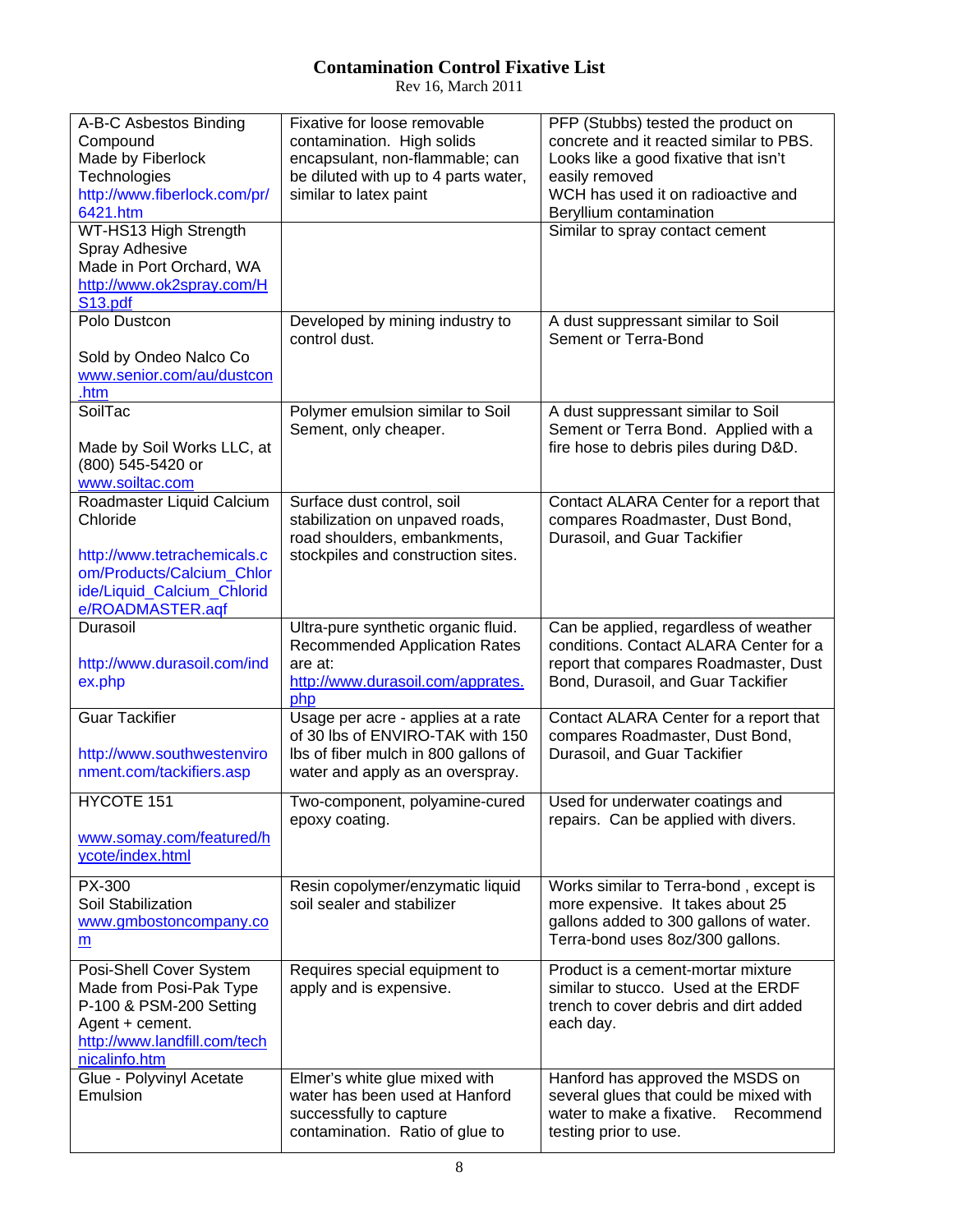|                                                                                                                                    | water was 1:25 and 1:15. Solution<br>was used to "spritz" the work area<br>to eliminate airborne<br>contamination. The water<br>evaporates and leaves a sticky<br>coating.                                                                                                                                         |                                                                                                                                                                                                                                                                                                                                           |
|------------------------------------------------------------------------------------------------------------------------------------|--------------------------------------------------------------------------------------------------------------------------------------------------------------------------------------------------------------------------------------------------------------------------------------------------------------------|-------------------------------------------------------------------------------------------------------------------------------------------------------------------------------------------------------------------------------------------------------------------------------------------------------------------------------------------|
| Roof/Wall Coatings<br>http://www.gardner-<br>gibson.com/linedetails.aspx<br>$?id = 87$                                             | Typical waterproof coatings used<br>on mobile home roofs and walls<br>can be used as a fixative. A<br>hardware store located outside<br>Hanford carries several products<br>made by Gardner-Gibson.<br>Products made by other<br>manufacturers can be found at<br>other hardware stores and at other<br>DOE Sites. | Aluminum roof coatings are available to<br>reflect sunlight and stands up in harsh<br>climates. See the website to see a<br>complete list of the available products<br>and their MSDS sheets. For best<br>results, read the manufacturer's<br>recommendations. This may require<br>power washing and the addition of<br>fabric materials. |
| Kool-Seal Roof Coating<br>http://www.koolseal.com/pro<br>duct_detail.asp?product_id<br>$= 63 - 600$<br>by KST Coatings, a division | Elastomeric Roof Coating - Forms<br>a thick rubber-like blanket of<br>protection. Expands and<br>contracts.                                                                                                                                                                                                        | Used at Paducah, KY as a fixative.                                                                                                                                                                                                                                                                                                        |
| of Sherwin-Williams                                                                                                                |                                                                                                                                                                                                                                                                                                                    |                                                                                                                                                                                                                                                                                                                                           |
| Control Lockdown<br>Encapsulant made by<br>Grayling<br>Industries<br><b>GRAYLING INDUSTRIE</b>                                     | Blend of acrylic copolymers and<br>surface active agents which<br>effectively bonds and encapsulates<br>particulate matter like asbestos                                                                                                                                                                           | Provides long lasting, durable barrier with<br>excellent primer characteristics for spray<br>back and water based latex coatings.<br>Covers approximately 75 to 200 feet per<br>gallon on hard surface.<br>Used as a fixative for radioactive<br>contamination<br>For MSDS see:<br>http://www.questsafety.com/pdf/controll<br>ockdown.pdf |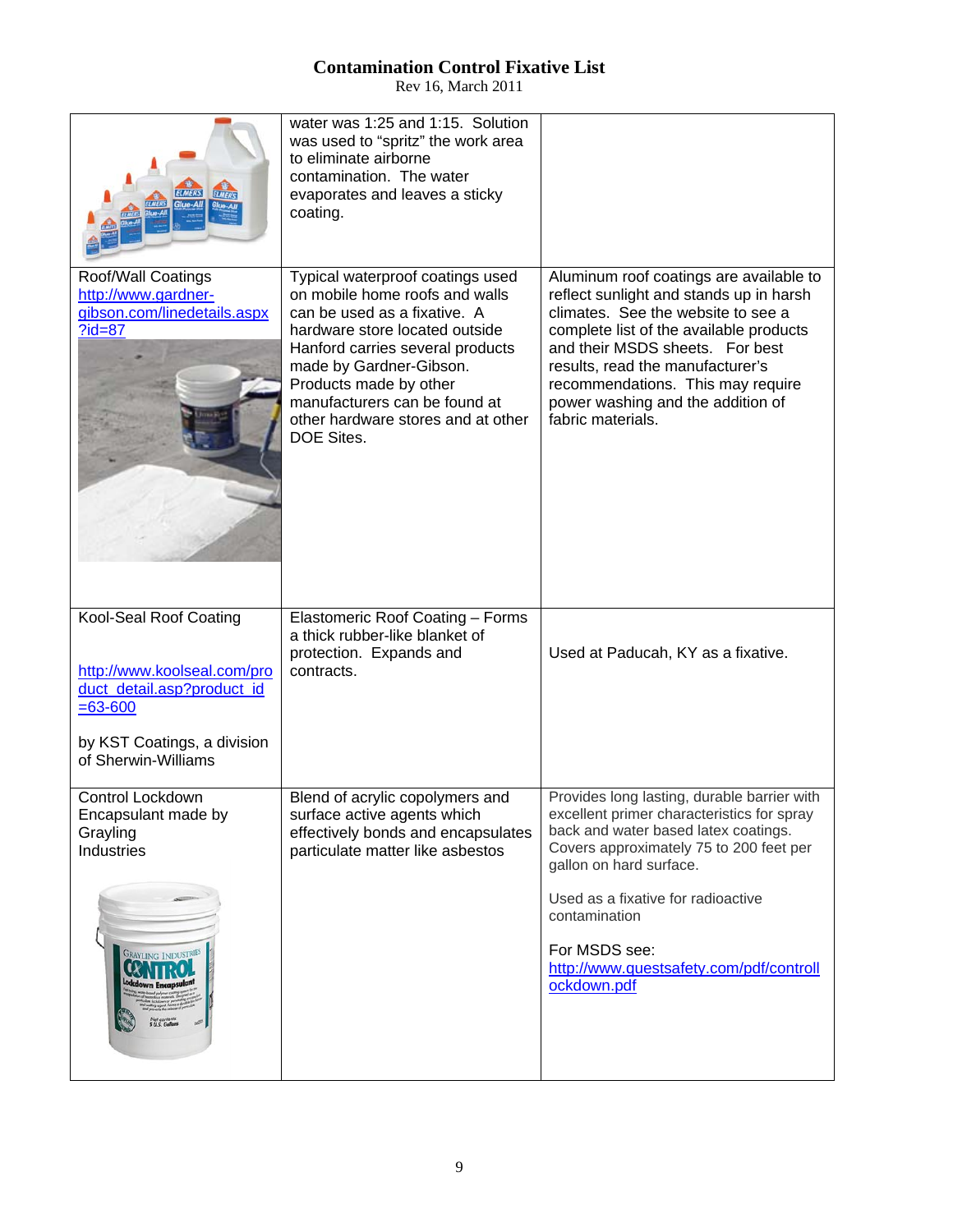| <b>Coatings Test at ORNL.</b><br>Plan was to try several<br>fixatives on a metal tank or<br>Quonset hut that has<br>contaminated peeling paint.<br>Products include PBS, Acu-<br>Shield and a combination of<br>PrepLESS Primer and<br>"Your Last Coat". PBS is<br>described on Page 2.<br><b>Acu-Shield Elastomeric</b><br><b>Roof Coating</b><br>http://www.acsiusa.com/spe<br>cifications.php | Results of the testing revealed the<br>PBS was the best product followed<br>by the Acu-Shield, which wasn't<br>quite as durable and long-lasting,<br>but appears more cost-effective.<br>The other products did not perform<br>as well. (Contact Paula Kirk at<br>(865) 241-2259 for more info.)<br>Used to seal roofs, asphalt,<br>concrete, wood, or any rust-free<br>metal surface. | Manufacturer recommends that surface<br>should be clean, dry and free of oil,<br>grease or dirt. Any existing coating<br>must be checked for good adhesion and<br>any loose adhered coating must be<br>removed. |
|--------------------------------------------------------------------------------------------------------------------------------------------------------------------------------------------------------------------------------------------------------------------------------------------------------------------------------------------------------------------------------------------------|----------------------------------------------------------------------------------------------------------------------------------------------------------------------------------------------------------------------------------------------------------------------------------------------------------------------------------------------------------------------------------------|-----------------------------------------------------------------------------------------------------------------------------------------------------------------------------------------------------------------|
| PrepLESS Primer and<br>"Your Last Coat"<br>See<br>www.encasement.com/site/<br>Products/PrepLESS-<br>Primer.html and<br>Your Last Coat at:<br>www.encasement.com/site/<br>Products/Your-Last-<br>Coat.html                                                                                                                                                                                        | Designed for hazardous material<br>abatement industry. Known as a<br>bridging encapsulant for asbestos<br>and lead-based paint.<br>Forms a water-proof membrane<br>when applied over PrepLESS<br>Primer<br>LeadLock is another sealant used<br>to coat lead-based paint                                                                                                                | PrepLESS Primer is applied at low<br>pressure to prevent release of fibers or<br>dust.<br>Manufacturer recommends the surface<br>be clean, dry, and free of dirt, grease, or<br>oil.                            |
| <b>Concrete Floor Coatings</b><br>One manufacturer is Garon<br>Products Inc at<br>www.garonproducts.com<br>Product names include<br>"Pour-n-Walk,<br>Tigershield, Tigrerbond,<br>Tigerskin and Tigertred".                                                                                                                                                                                       | Used to seal concrete floors<br>Recommend searching Internet for<br>Concrete Floor Coatings" to find<br>information                                                                                                                                                                                                                                                                    | Can be applied up to 1/8" thick on one<br>pass. Easily applied by squeegee.                                                                                                                                     |
| 3M<br>FireDam Spray 200<br>www.3m.com/firestop<br>(800) 328-1687                                                                                                                                                                                                                                                                                                                                 | Normally used to seal building<br>joints to prevent the spread of fire.<br>Water-based coating forms a<br>highly elastic flexible seal. Used at<br>other DOE Sites as a fixative for<br>contamination control.                                                                                                                                                                         | Apply with airless sprayer. Quick<br>drying.                                                                                                                                                                    |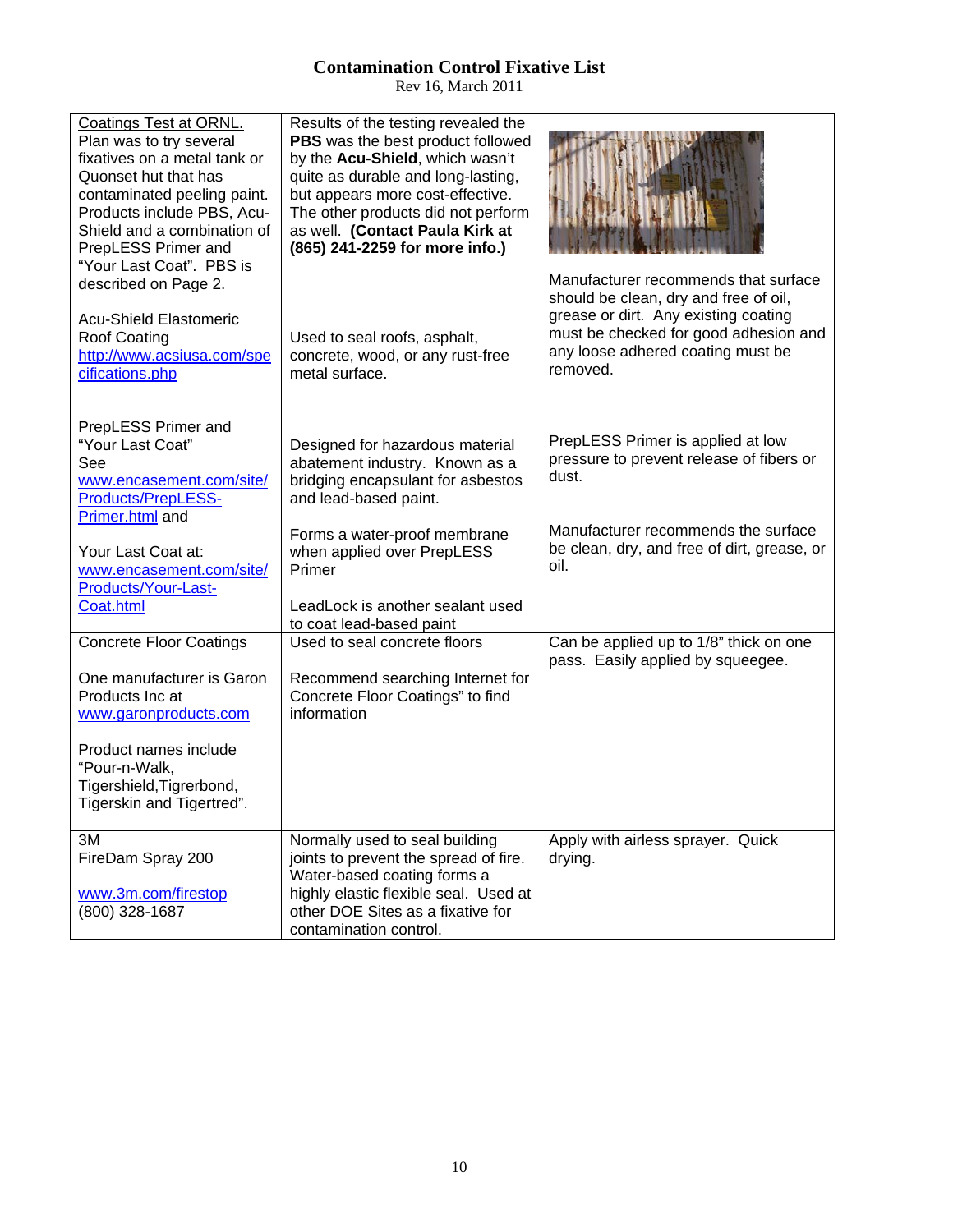Rev 16, March 2011

In addition to the Table above, there are several websites that contain information about using fixatives.

1. Underwater Coatings for Contamination Control; http://www.inl.gov/technicalpublications/Documents/3169836.pdf

2. Technology Assessment of Dust Suppression Techniques Applied During Structural Demolition http://www.osti.gov/bridge/servlets/purl/955-qPDW72/webviewable/955.pdf

3. Stabilization of Residue Plutonium in L-9 Hood in Product Removal of PUREX with Polymeric Barrier System http://www.osti.gov/bridge/servlets/purl/657346-Szs15J/webviewable/657346.PDF

4. Modern Strippable Coating Methods http://www.wmsym.org/abstracts/pdfs/5163.pdf

5. Comparison of Underwater Coatings; http://www.inl.gov/technicalpublications/Documents/3169797.pdf or http://www.inl.gov/technicalpublications/Documents/3169836.pdf

6. Demolition of Hanford's 232-Z Waste Incineration Facility: http://www.osti.gov/bridge/servlets/purl/896208 xl27XB/

7. Open Air Demolition of Facilities Highly Contaminated with Plutonium: http://www.osti.gov/bridge/servlets/purl/908296-AyQm2A/

8. Decon Techniques and Fixative Coatings Evaluated in the Building 235-F Legacy Source Term Removal Study : http://sti.srs.gov/fulltext/nmm2005123/nmm2005123.pdf

9. Demolition of Hanford's 233-S Plutonium Concentration Facility: http://www5.hanford.gov/pdwdocs/fsd0001/osti/2004/I0043159.pdf

10. Building 233-S Demolition http://www5.hanford.gov/pdwdocs/fsd0001/osti/2004/I0044820.pdf

11. Polyurea Coatings for Waste Containers http://www.osti.gov/bridge/product.biblio.jsp?query\_id=1&page=0&osti\_id=826051

12. Using Molten Wax as a Fixative http://pages.prodigy.net/cartertech/

13. Tests Conducted with Strippable Coatings http://www.osti.gov/bridge/servlets/purl/11008-trO8ph/webviewable/11008.PDF

14. Effectiveness of Road Dust Suppressants http://www.mountain-plains.org/pubs/html/mpc-94-28/

#### 15. Testing Polyurea for Tank Farms http://www5.hanford.gov/pdwdocs/fsd0001/osti/2001/I0006363.pdf

16. Rocky Flats Waste Shipments using Polyurea http://www.wmsym.org/abstracts/2003/pdfs/169.pdf

17. Polyurea Packaging http://www.wmsym.org/abstracts/2003/pdfs/528.pdf

18. Use of PBS to Stabilize Pu Gloveboxes at PUREX http://www.osti.gov/bridge/servlets/purl/657346-Szs15J/webviewable/657346.PDF